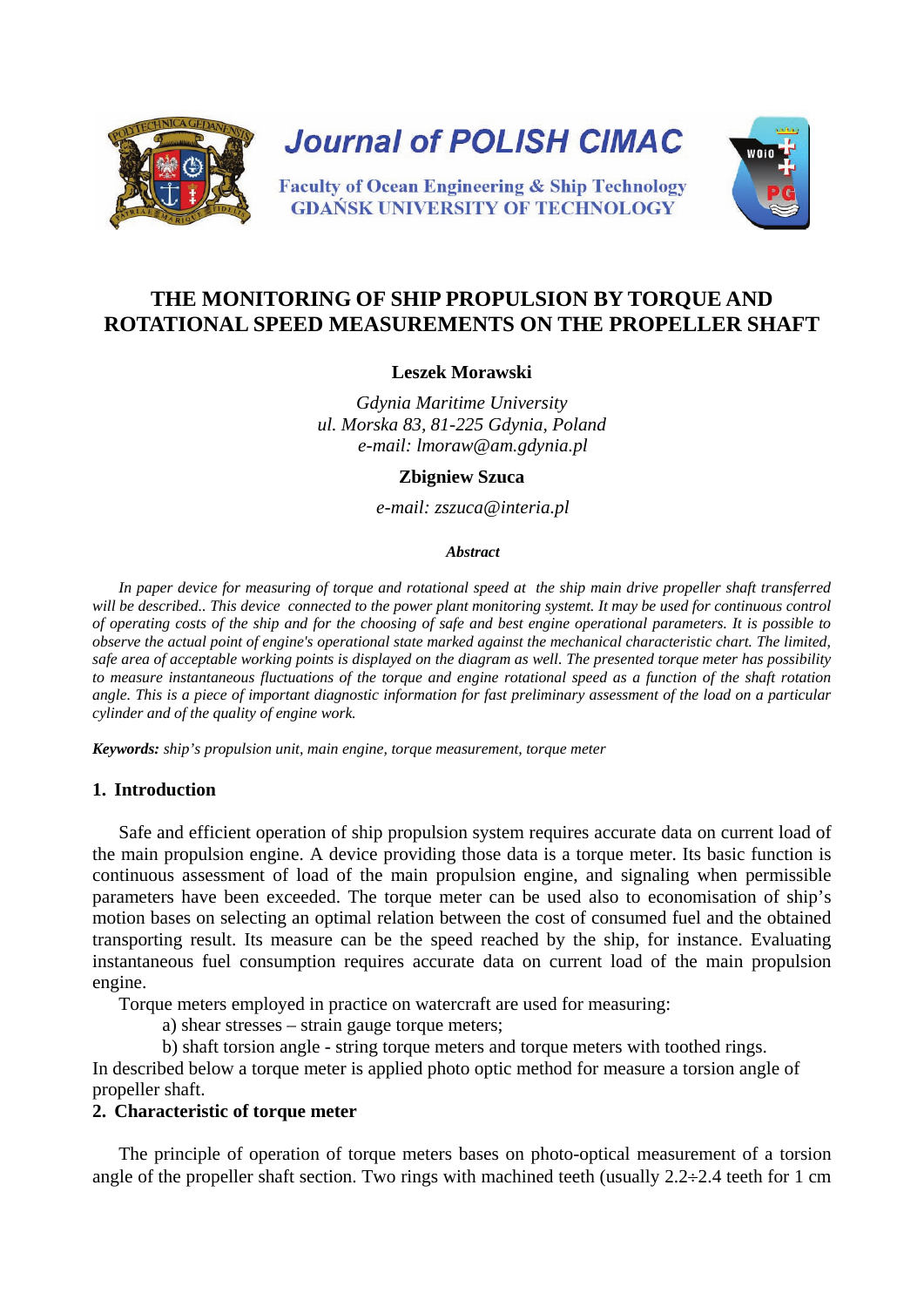diameter of shaft) are fixed on the shaft at a distance of abt. 400 mm. They are designed in such a way that their teeth are in the same plane, and are covered by one measuring head.

The average torque and power values, measured and calculated for the period of 4 to 240 sec (adjustment selected by operator), are displayed as percents of nominal parameters, with 0.1% resolution. At the same time the rotational speed is determined at the 0.1 rev/min resolution.

Fig. 1 shows a schematic block diagram of the entire configuration of the mentioned torque meter. The configuration includes the following basic components:

- photo optical measuring head signals source;
- microprocessors main module one-chip micro-computer;
- Programmable Logic Controller basic signals acquisition, arithmetical calculations, communication with outer units, archive measured and calculated output data, tooth rings technical condition self test;
- Operating Panel (LCD colour touch panel) displaying current results of the engine's load measurements (rotation speed, torque, power), data archived in memory, efficiency indexes; used by operator for communication and giving commands;
- LED display displaying current results of the "rotational speed-torque-power" measurements on the navigating bridge.

The device has a modular structure. Its basic component is a programmable PLC controller that executes controlling and calculating functions for measurement and calculation data, as well as storing of part of them. By using proper interfaces, the controller communicates with an "intelligent" module used for preliminary processing of measurement signals, and with other terminals. It is connected with the operator's console, displays, PC computer and the system that monitors operation of the marine power plant.



*Fig. 1. Schematic block diagram of the entire configuration of torque meter*

The module used for preliminary processing of measurement signals from a photo-optical head (laser measurement head) was designed using a fast micro-processor system that processes signals in a real time of an order of several milliseconds. The optional components of torque meter are:

- PC or Laptop unit equipped with special software for observe torque and shaft speed fluctuations which can help in diagnosing the engine. If PLC damage the measured torque, revolutions and engine power are show on PC/Laptop screen;
- analog and digital serial data inputs for acquisition additional data;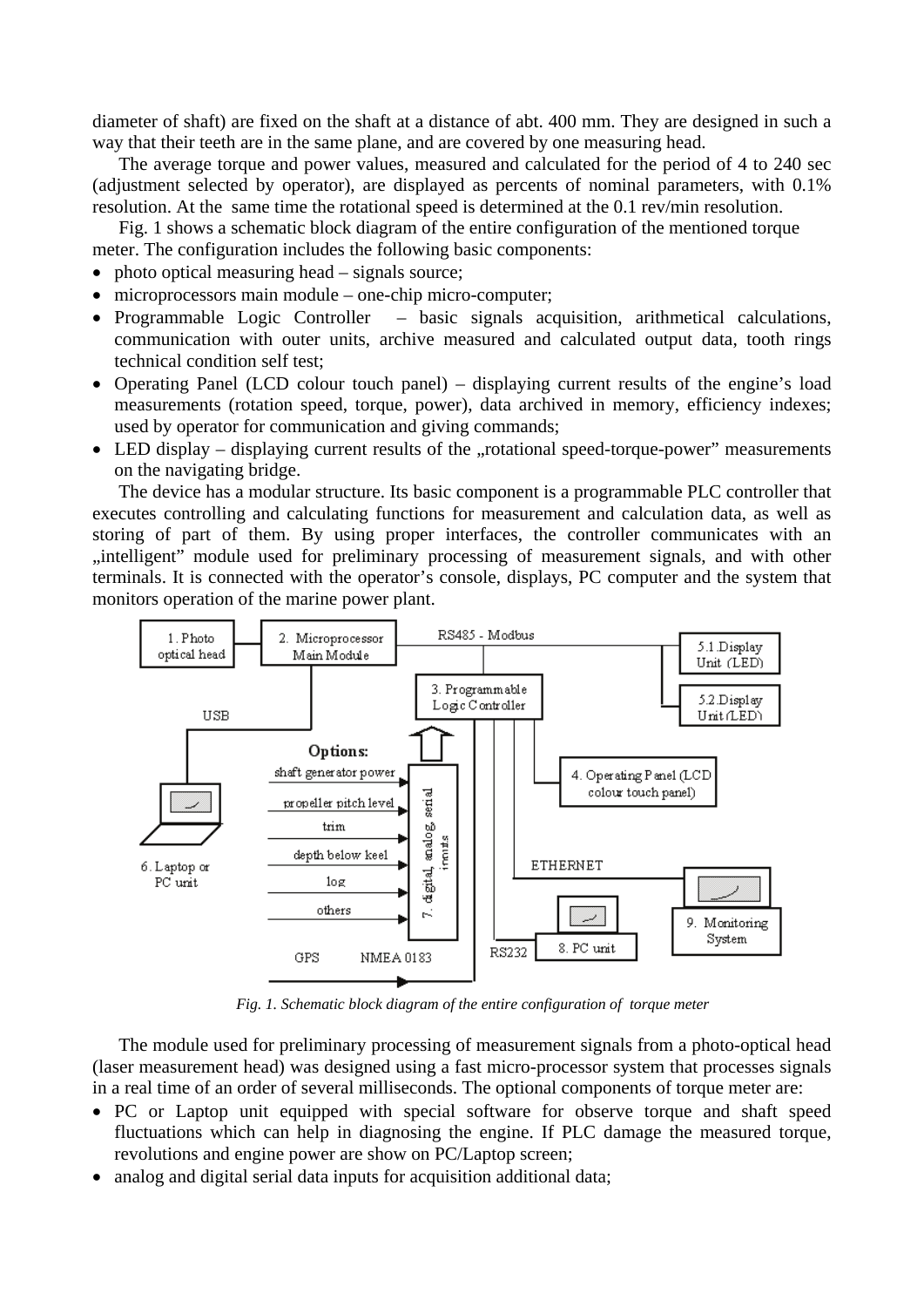- PC unit for archiving the measured and calculated data and visualisation of actual point of engine's operation state, diagrams and trends (in case of lack of Monitoring System);
- Monitoring System as above and communication with the owner's technical department.

In the presented torque meter, new technical solutions were applied that base on experience gained during design, production and use of previous versions of the device. So far, several dozens of torque meters have been produced and installed on merchant and training vessel, as well as in university laboratories. The novelty of the present design is the use of a programmable logic controller PLC along with own codes allowing easy integration of the torque meter with any computer system, or a special system for monitoring operation of marine power plant devices.

#### **3. The torque meter as a device for efficient exploitation of ship propulsion system**

The torque, power and rotational speed of propeller shaft are the parameters that carries important information about technical condition of the engine, and are sensitive to they changes. Therefore they can be considered as a diagnostic parameters, especially torque and rotational speed of shaft.



*Fig. 2. The main engine efficiency diagram in power plant monitoring system on the training ship m/s "Horyzont II". Marked point of actual working state of main engine*

The knowledge about the torque (or power output) and rotational speed unmistakably identifies a point in the propulsion engine operation area. On the Fig. 2 is presented the exemplary diagram with the actual point of engine's operational state marked against the mechanical characteristic chart. This example of efficiency engine diagram is taken from the monitoring system, which together with torque meter are installed on the training ship m/s "Horyzont II".

The area of safe and acceptable working points is displayed on this diagram. This field is marked darker colour. The borders of safe and acceptable area of engine working mark: power characteristic for nominal or exploitation fuel supply set, propeller characteristic in captive test of ship, control characteristics for minimal and maximal rotational speed and characteristic of minimal torque (in that case zero thrust curve) [5]. The nominal propeller characteristic is marked as a fat line. The dashed lines are the lines of solid torque. The power and torque actual values are expressed as percents of nominal parameters, with 0.1% resolution.

Along with the fuel consumption basing upon the engine characteristic, stored in the device's memory, it is possible to calculate theoretical fuel consumption in each measuring cycle. The volume of this fuel consumption is also summed up in a "Last 24hours fuel consumption" counter. The result showed by the counter represents sum of power produced by the propulsion engine. Pulses delivered from GPS satellite navigation system or from a log, allow assessing a valuable, from the point of view of fuel economization, factor referred to as "normalized fuel consumption per 1 nautical mile". This factor immediately responses to any change in parameters of ship's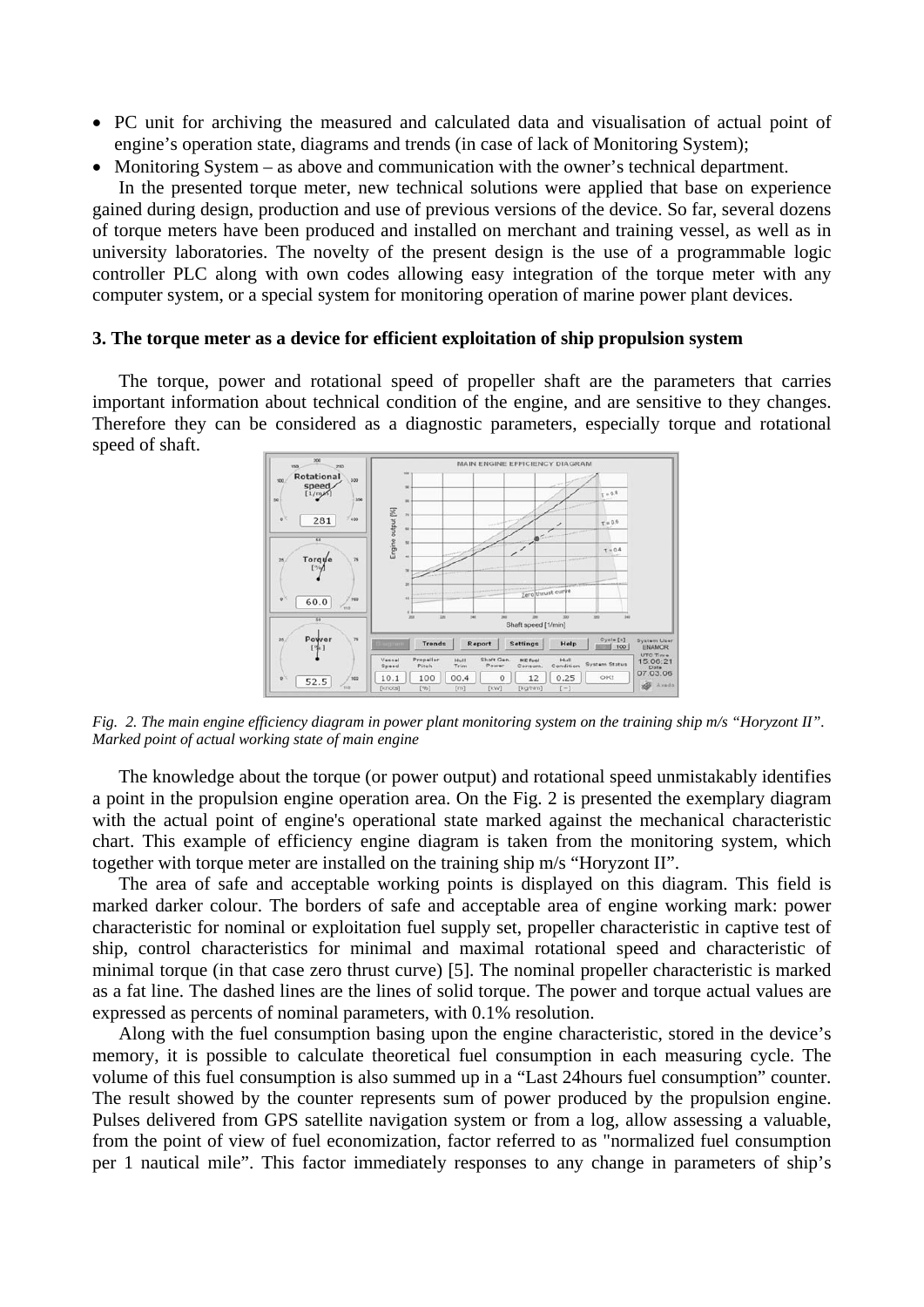motion, as well as and to changes in trim, wind direction with respect to ship's course, propeller pitch (if CPP applicable), etc.



*Fig. 3. The examples of the diagrams on the LCD operating panel*

Mentioned above exploitation parameters are displayed not only on the efficiency diagram but also on the LCD handy operating panel (Fig.3). It is possible through the operating touch panel to put to the torque meter necessary parameters of engine, propeller shaft, number of teeth on ring and threshold values of signalling alarms. Reading the current measurements other exploitation and diagnostic parameters and their history, trends from the last 24 hours it is possible also.

The torque meter has a memory for automatic storing and reading the results of measurements and calculations covering several hundreds of consecutive measurement cycles. This function is of essential applicability on ships on which a computer system for data storing has not been installed.

Storing and analysing data from long time intervals, together with other parameters normally recorded during marine power plant operation, brings information of great value. Observation of trends in those data allows preparing long-term reports, as well as assessing changes in technical condition of propulsion system components and the risk of their possible failure. Their correlation with fuel consumption at given changes of operating conditions, like state of the sea, wind direction and force, draught and trim, propeller pitch, etc., help to make a sensible decision on the main engine operation. The analysis of costs resulting from changes in technical condition of the propulsion system facilitates making important decisions on repair, cleaning of underwater hull parts without docking, or modifying its components. In case of malfunction or worsened technical condition of any component of the propulsion system, it is possible to gain information of the possible location of its origin. As a result, all this simplifies and shortens servicing and diagnostic actions during ship operation. These characteristics of the torque meter allow considering it a valuable diagnostic tool.

Essentially helpful is the torque meter in propulsion systems equipped with the controllable pitch propeller, as this provides opportunities for evaluating the most favourable parameters of engine operation for a given propeller pitch. A new design of the torque meter makes it possible to take into account additional engine load caused by the operation of a shaft generator. In this case, along with operating parameters of the main engine, the engine-propeller co-operation point is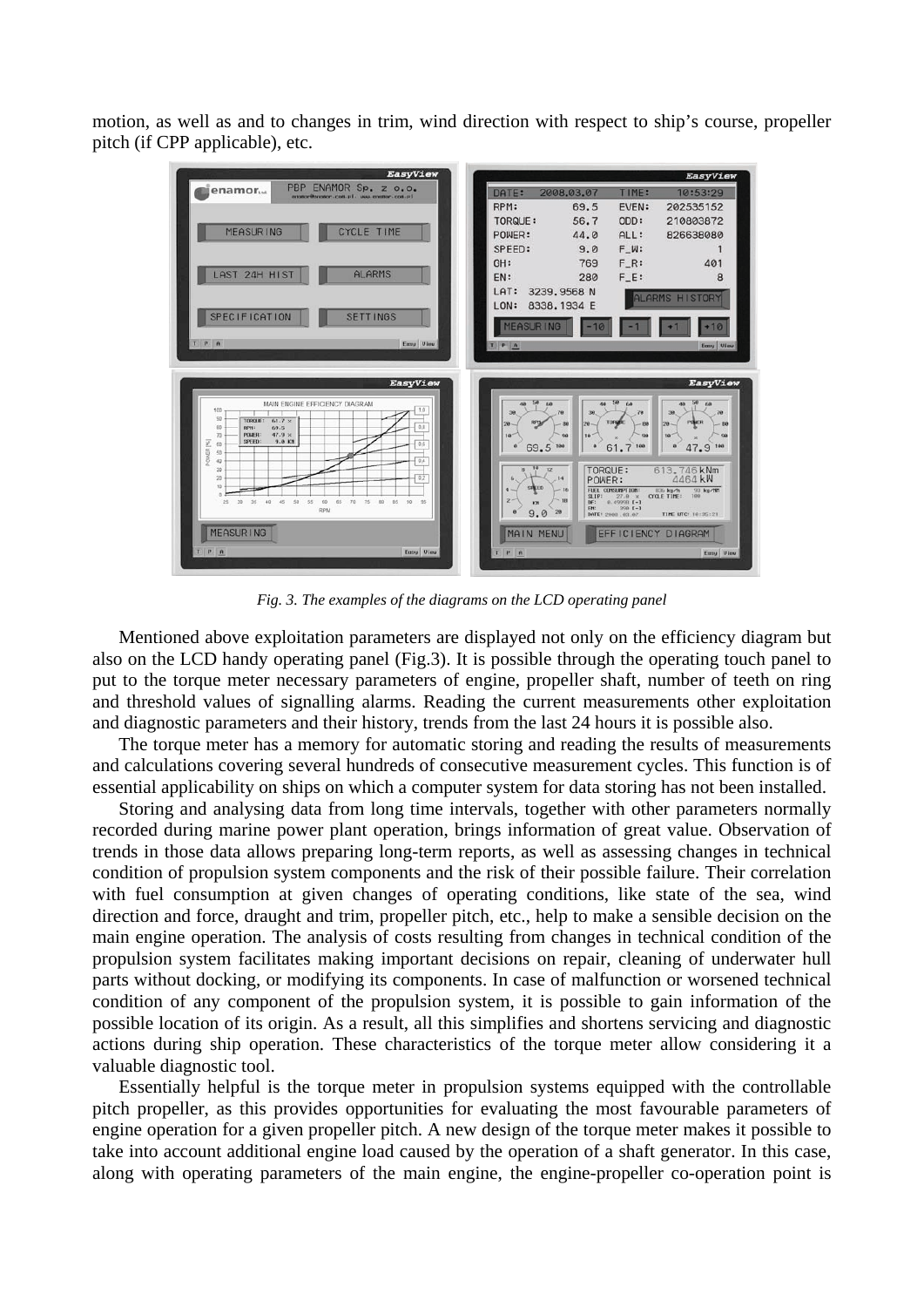evaluated as well.

The torque meter is equipped with procedures that detect and signal failures, or dirt on the photo-optical head and toothed rings.

Optional codes are being prepared for a PC computer that will allow evaluating time-histories of shaft torque and angular velocity in a single turn (for a slow and medium rotational speed engines). This is a piece of important diagnostic information for fast preliminary assessment of the load on a particular cylinder and of the quality of engine work [1]. On the basis of these data one can conclude about the power transmitted by particular cylinders to the propeller shaft. Also, a "piston-cylinder" system can be identified which reveals visible differences from standard performance [2], [6].



*Fig. 4. Instantaneous torque fluctuation curve, reconstructed from the frequency spectrum. (the bulk carrier m/s "Powstaniec Listopadowy")* 



*Fig. 5. Propeller shaft rotational speed computed and filtered at RPM=118.8 rev/min, torque Mśr=66.8%Mnom. ,( the* bulk carrier m/s "Powstaniec Listopadowy")

It should be stressed here that the number of points corresponding to one shaft revolution in which the torque is measured is equal to a double number of teeth in one ring, while for the rotational speed the number of points is four times bigger than the number of teeth. The torque and speed rotations fluctuation curves computed from the measured data are significantly deformed. It is affected by deformations caused by, among other things, an inaccuracy in manufacturing and installing the toothed discs on the shaft, resonances of free torsion vibrations of the shaft, vibrations of the shaft deflection, propeller load fluctuations and etc.

The deformations of measurements of low-frequency can be eliminated using a method of spectral analysis which was presented in [3] and [4]. A high-frequency deformation was eliminated using a forward-backward type filter. As example, on the Fig. 4 and 5 are presented